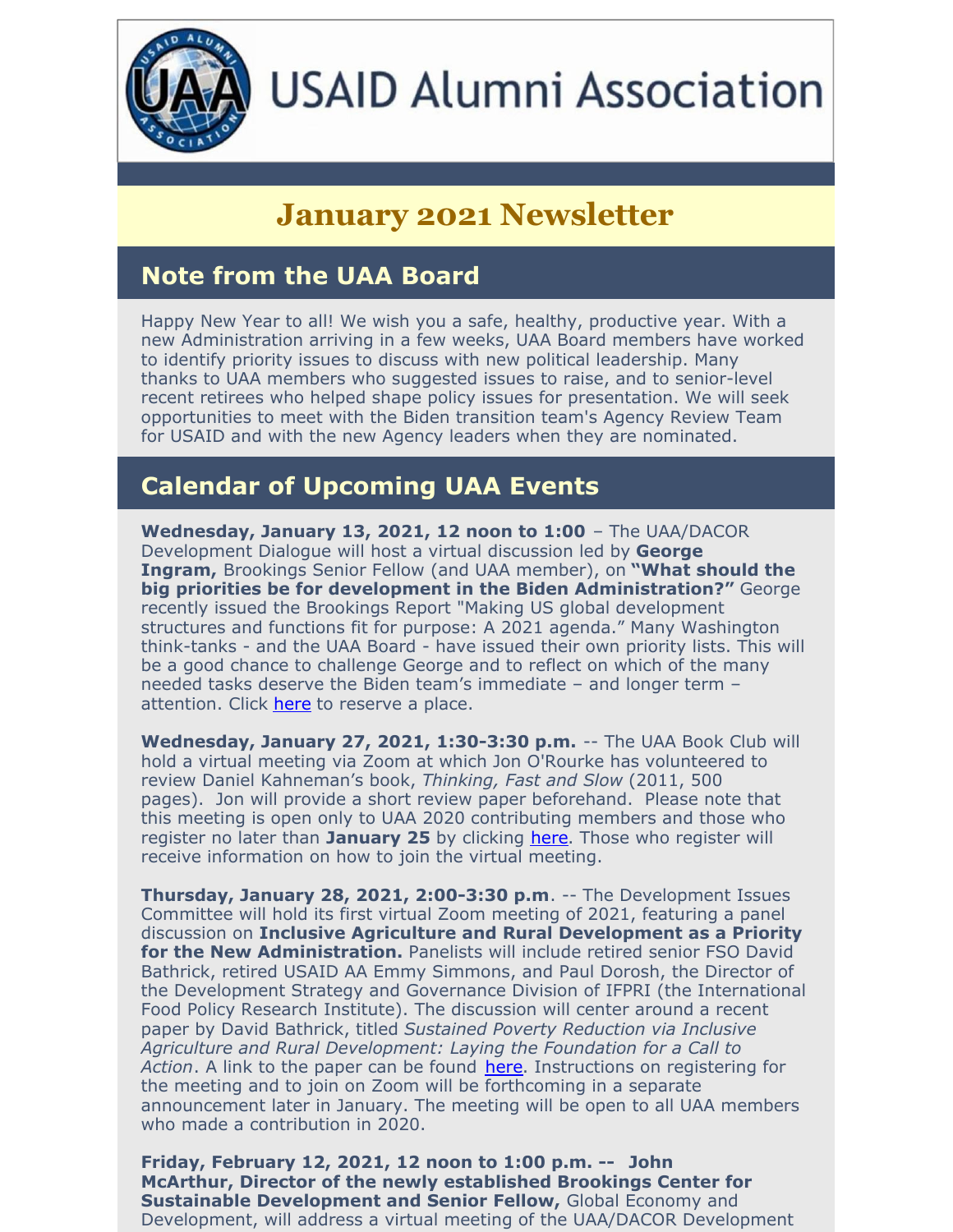Dialogue. McArthur's topic will be **"The Sustainable Development Challenge Ahead"** — which may change based on developments post-January 20. Watch for an email with further details closer to the event.

**Sunday, February 14, 2021, 4:00-6:00 p.m. –** The **UAA Winterfest**, our first social event of the year, will be held virtually via Zoom. UAA registrants and spouses or partners are invited to beat the winter doldrums and pandemic isolation by sharing this time with friends and former colleagues. Information will be provided later concerning signing up for this event. Please mark your calendar and join us.

#### *New!* **on USAIDAlumni.org**

**In [Memoriam](https://www.usaidalumni.org/tribute/)**: The *In Memoriam* page features 10 recent obituaries of USAID colleagues, including **Richard Louis Camaur, Ross W. Wherry, Mel F. McBeth, Jerry Wayne Butler, Harry G. Wilkinson, James A. Greene, Rutherford M. Poats, Ambassador Edward J. Perkins, Curtis R. Nissly, and Reimert (Rei) Ravenholt.**

**[Articles](https://www.usaidalumni.org/development-issues/articles/):** Under the Development Resources tab, we feature many articles published in December. Some recent posts include:

- To end a global [pandemic,](https://oecd-development-matters.org/2020/12/23/to-end-a-global-pandemic-we-need-global-solutions-in-my-view/) we need global solutions: In my view. *(One Campaign by Gayle Smith, December 23, 2020)*
- Better Ways to Use Aid in [Middle-Income](https://www.cgdev.org/blog/better-ways-use-aid-middle-income-countries) Countries *(CGD by Ranil Dissanaake, Charles Kenny and Mark Plant, December 21, 2020)*
- The Inner Wo[rk](https://www.csis.org/analysis/inner-workings-usaid-if-it-aint-broke-dont-fix-it-if-it-broke-fix-it?amp)ings of USAID: If It Ain't Broke, Don't Fix It. But If It Is Broke, Fix It. *(CSIS by Bonnie Glick, [December](https://www.csis.org/analysis/inner-workings-usaid-if-it-aint-broke-dont-fix-it-if-it-broke-fix-it?amp) 18, 2020)*
- US State [Department](https://www.devex.com/news/us-state-department-releases-global-fragility-strategy-98823) releases Global Fragility Strategy. *(Devex By Teresa Welsh, 19 December 2020)*
- Global Gag Rule is just the tip of the iceberg: Why Repealing the Helms Amendment matters*(The Hill – Reps. Jan [Schakowsky,](https://thehill.com/blogs/congress-blog/foreign-policy/530718-global-gag-rule-is-just-the-tip-of-the-iceberg-why) Barbara Lee, Jackie Speier, and Ayanna Pressley, December 17, 2020)*
- A Note on the [Future](https://mailchi.mp/modernizeaid/a-note-on-reform-leadership-4915398?e=c4642cddff) of MFAN *(MFAN ExDir Conor Savoy, December 16, 2020)*
- Executive order to rebrand US [assistance:](https://thehill.com/opinion/international/530087-executive-order-to-rebrand-us-assistance-right-question-likely-wrong) Right question, likely wrong answer *(The Hill – Daniel Runde, December 14, 2020)*
- Opinion: Revitalizing USAID is essential to [reestablishing](https://www.devex.com/news/opinion-revitalizing-usaid-is-essential-to-reestablishing-us-global-leadership-98766) US global leadership *(Devex – Susan Reichle and Patrick Fine, December 15, 2020)*

**Bibliography of USAID Authors**: New additions to the Bibliography of USAID authors include: "Fireflies: A Story of Three Encounters" by Barry Veret; "High Tension: FDR's Battle to Power America" by John A. Riggs, and "Advancing Reproductive Choice" by Elizabeth Maguire.

**Bulletin Board**: Three recent items on the Bulletin Board include:

- "Modernizing Foreign Assistance in Turbulent times: Recommendations for a New Administration" (MFAN);
- "A New Approach to Foreign Aid CSIS's Global Forecast 2021 Essay Series" (Daniel Runde, CSIS); and
- "Alonzo Fulgham Appointed New Vice Chair for the American Academy of Diplomacy (Statement by the President AAD President).
- "Sustained Poverty Reduction via Inclusive Agricultural and Rural Development: Laying the Foundation for a Call to Action" (David D. Bathrick)

**Job and Volunteer Opportunities**: Retired USAID Controller sought for CFO position with the American University of Afghanistan with option for work location outside of Afghanistan; see UAA website link [here](https://www.usaidalumni.org/get-involved/job-volunteer-opportunities/).

### **UAA Book Club**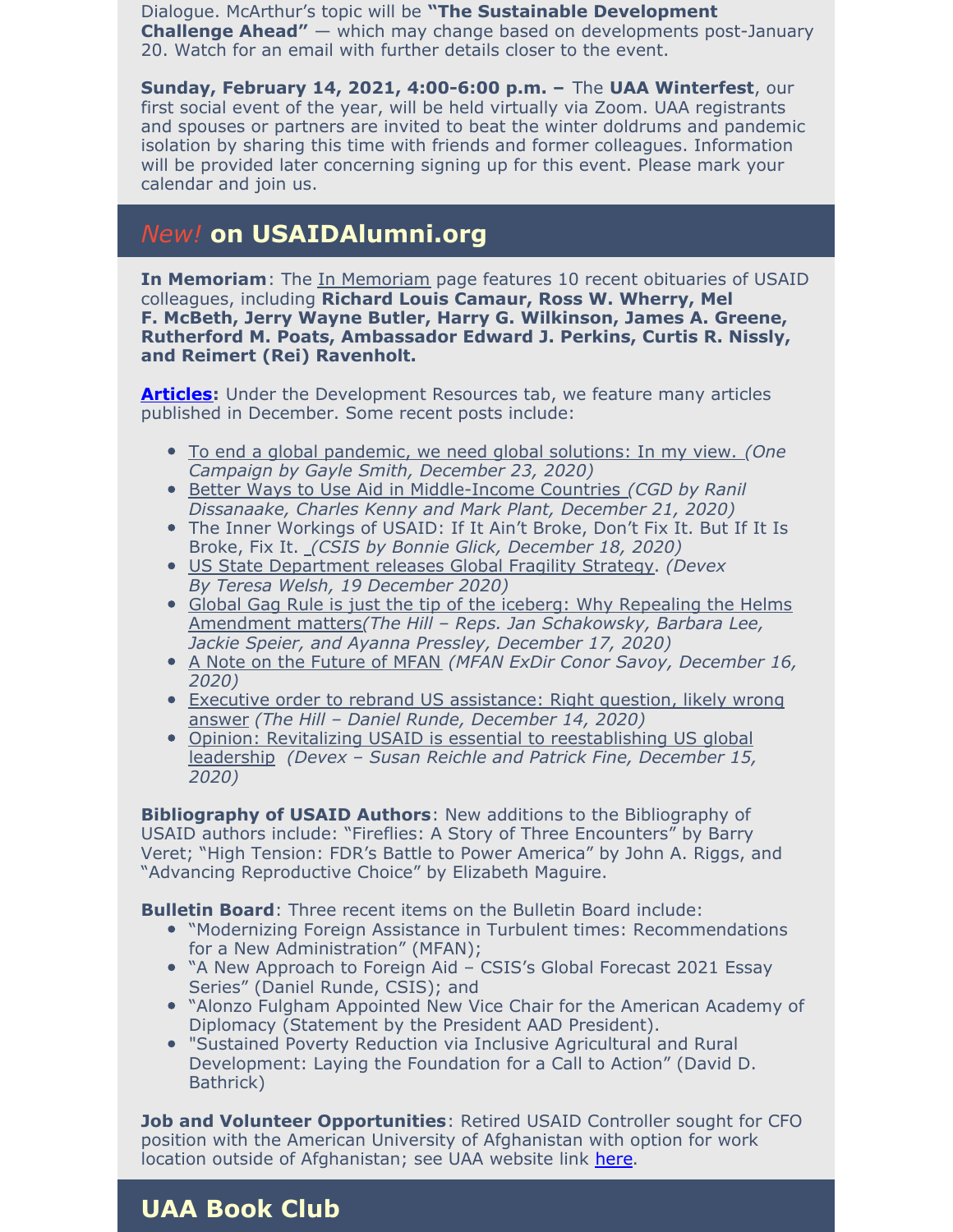The UAA Book Club held a virtual meeting via Zoom on December 9, 2020, during which Richard Blue reviewed and led a discussion with 26 participants of *Good Economics for Hard Times*, 2019, by Abhijit Banerjee and Esther Duflo. The authors claim that there are too many discrepancies between what theory predicts and what actually happens, especially as economics undergo major transformations. They point out the despair and rage of those left behind in America, in Eastern Germany, the Brexit heartland, and in large parts of Brazil and Mexico. "The rich and the talented step nimbly into the glittering pockets of economic success but all too many of the rest have to hang back. This is the world that produced Donald Trump, Jair Bolsonaro and Brexit…" (p.324). Banerjee and Duflo also summarize the incredible changes that have occurred over the last forty years, including: "the fall of communism, the rise of China, the halving and halving again of world poverty, … the rise of inequality, the spread of authoritarian nationalism, and looming environmental catastrophes.…" Finally, they issue a "Call to Action, not just for economists -- - it is for all of us who want a better saner, more humane world. Economics is too important to be left to economists." For a comprehensive review by Richard Blue and others, visit the UAA website by clicking [here](https://www.usaidalumni.org/uaa-book-club-reviews/#Good_Economics_for_Hard_Times_2019).

#### **USAID History Project**

John Norris' book titled, *The Enduring Struggle: The History of the U.S. Agency for International Development and America's Uneasy Transformation of the World,* is now with the publisher with a publication date in mid-2021. In coordination with the publisher, we shall now turn our attention to developing a plan to publicize and promote sales of the book, including through USAID alumni and other contacts. We shall call upon UAA members for assistance in those efforts and welcome your suggestions [here](https://conta.cc/3b389zP).

#### **Call for 2021 Membership Contributions**

In 2021, the UAA plans to continue increasing its membership while also expanding and extending the reach of activities of interest to our members, no matter where you reside. To make this happen, we need your active participation, ideas, and generous financial support. We encourage you to become a contributing member of the UAA for calendar year 2021 by making a tax-deductible financial contribution in one of two ways:

- 1. Contribute electronically. Most members and prospective members will likely continue to find it most convenient to pay dues and other contributions online. Click here to make your [contribution](https://connect.clickandpledge.com/w/Form/ea832b5e-4175-41e4-adc0-f76ac7b7a7d1). Or go to USAID Alumni Association website and click on the blue button in the blue panel to the left on the opening page.
- 2. Contribute by check. For those who wish to pay by check, please note the address for UAA dues and other contribution checks. We have rented a post office box for the receipt of dues and other contributions, which will enable quicker deposit and acknowledgement of checks as they are received. Please send checks for dues and other contributions, made out to "USAID Alumni Association" and with a note on the memo line as to the purpose of the check to:

Treasurer, USAID Alumni Association P.O. Box 16723 Alexandria, VA 22302

The suggested contribution levels for 2021 are:

- \$75 Those who live within 50 miles of Washington, DC
- \$25 Those who live elsewhere in the United States
- \$25 Residents of foreign countries
- \$25 Former Foreign Service Nationals (FSNs), wherever they live, or
- \$25 Associate Membership for widows, widowers, and former spouses